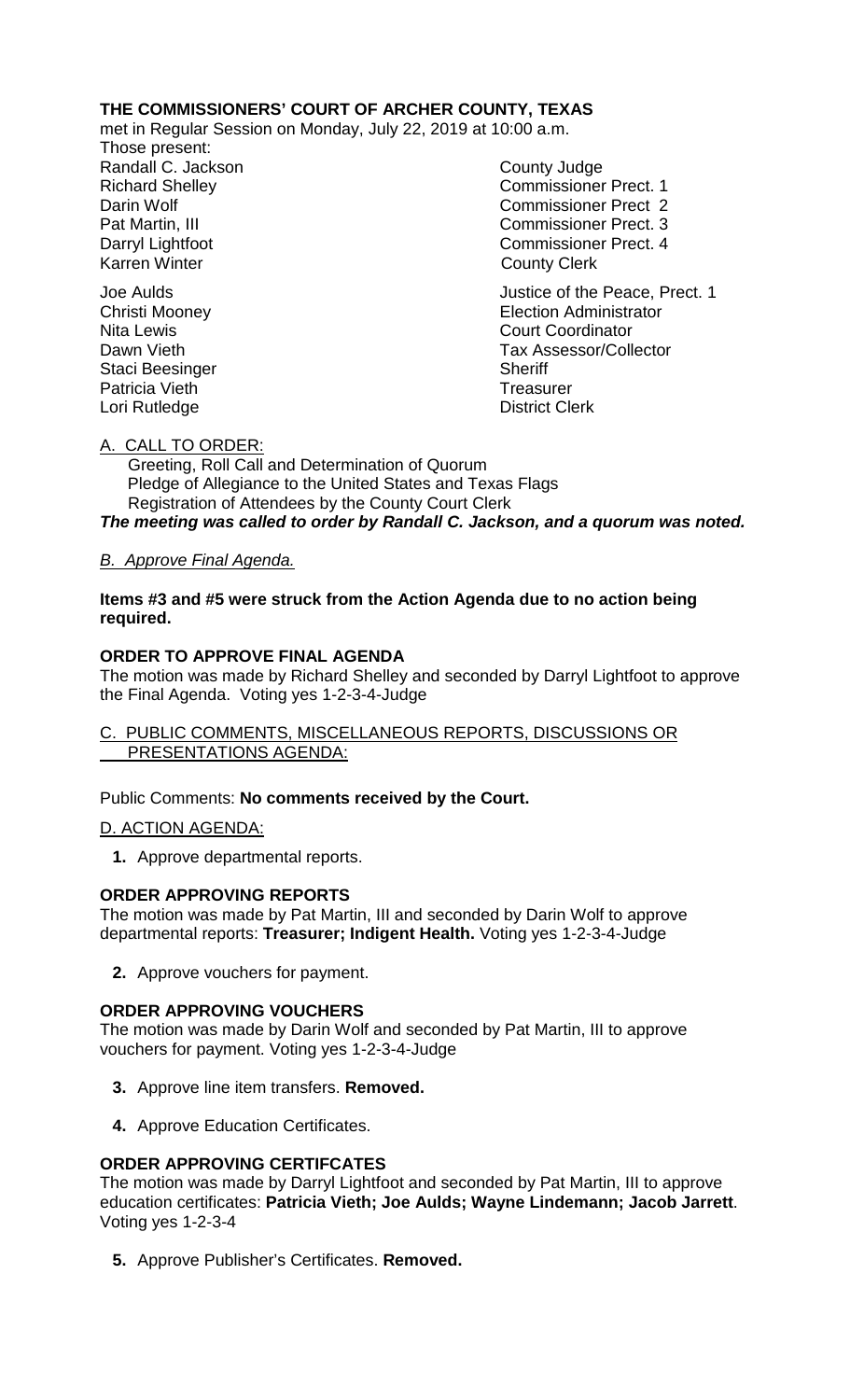**6.** Consider and/or take action on the Abandonment of the 911 Addresses at Lake Diversion. (Tabled Item #9 from the July 8, 2019 Agenda) **Darryl Lightfoot discussed the addresses that were located at Lake Diversion. Dawn Vieth reported on the taxes that were paid for personal property that was at Lake Diversion.**

# **ORDER TO ABANDON ADDRESSES**

The motion was made by Darryl Lightfoot and seconded by Darin Wolf to abandon the 911 addresses at Lake Diversion that are located in Archer County. Voting yes 1-2-3-4- Judge

**7.** Consider and/or take action on Interlocal Agreement for *Provision of Equipment and Consumables* between the State of Texas/TxDMV and the County of Archer. **Dawn Vieth discussed the agreement between State of Texas and the County of Archer.**

# **ORDER APPROVING INTERLOCAL AGREEMENT**

The motion was made by Richard Shelley and seconded by Darryl Lightfoot to approve an Interlocal Agreement for Provision of Equipment and Consumables between the State of Texas/TxDMV and the County of Archer. Voting yes 1-2-3-4-Judge

**8.** Consider and/or take action on Permanent Polling Locations. **Christie Mooney discussed county-wide voting requirements. Mooney advised the Court of the county-wide precincts she is requesting to be approved: Archer City, Megargel, Windthorst, Scotland, Holliday, Lakeside City for all State, Federal and County elections.**

### **ORDER APPROVING POLLING LOCATIONS**

The motion was made by Darryl Lightfoot and seconded by Pat Martin, III to approve permanent polling locations for the County-wide Voting. Voting yes 1-2-3-4-Judge

### **Election Day Vote Centers**

Archer County Activity Building Holliday Community Center 512 West Cottonwood Street 201 North Walnut Street Archer City, TX 76351 Holliday, TX 76366

Fellowship Hall 12538 U S Highway 281<br>3384 Sate Hwy 79 South 5 Scotland, TX 76379 3384 Sate Hwy 79 South Wichita Falls, TX 76310

Windthorst Knights of Columbus Hall Megargel City Hall 19119 U S Hwy 281 902 Cedar Street Windthorst, TX 76389 Megargel, TX 76370

Lakeside City Baptist Church Scotland Knights of Columbus Hall

### **Early Voting Vote Centers**

Archer County Courthouse Annex, Meeting Room 112 E. Walnut St. Archer City, TX 76351

110 W. Olive Street

Holliday City Hall **Hall Communist City Municipal Building**<br>110 W. Olive Street **Lakeside City Municipal Building** Holliday, TX 76366 Lakeside City, TX 76308

**9.** Discuss and/or take action on line item for compliance of HB 1495. **Randall C. Jackson discussed adding a line item in the county budget to make Archer County compliance with HB 1495.** 

# **ORDER TO APPROVE COMPLIANCE**